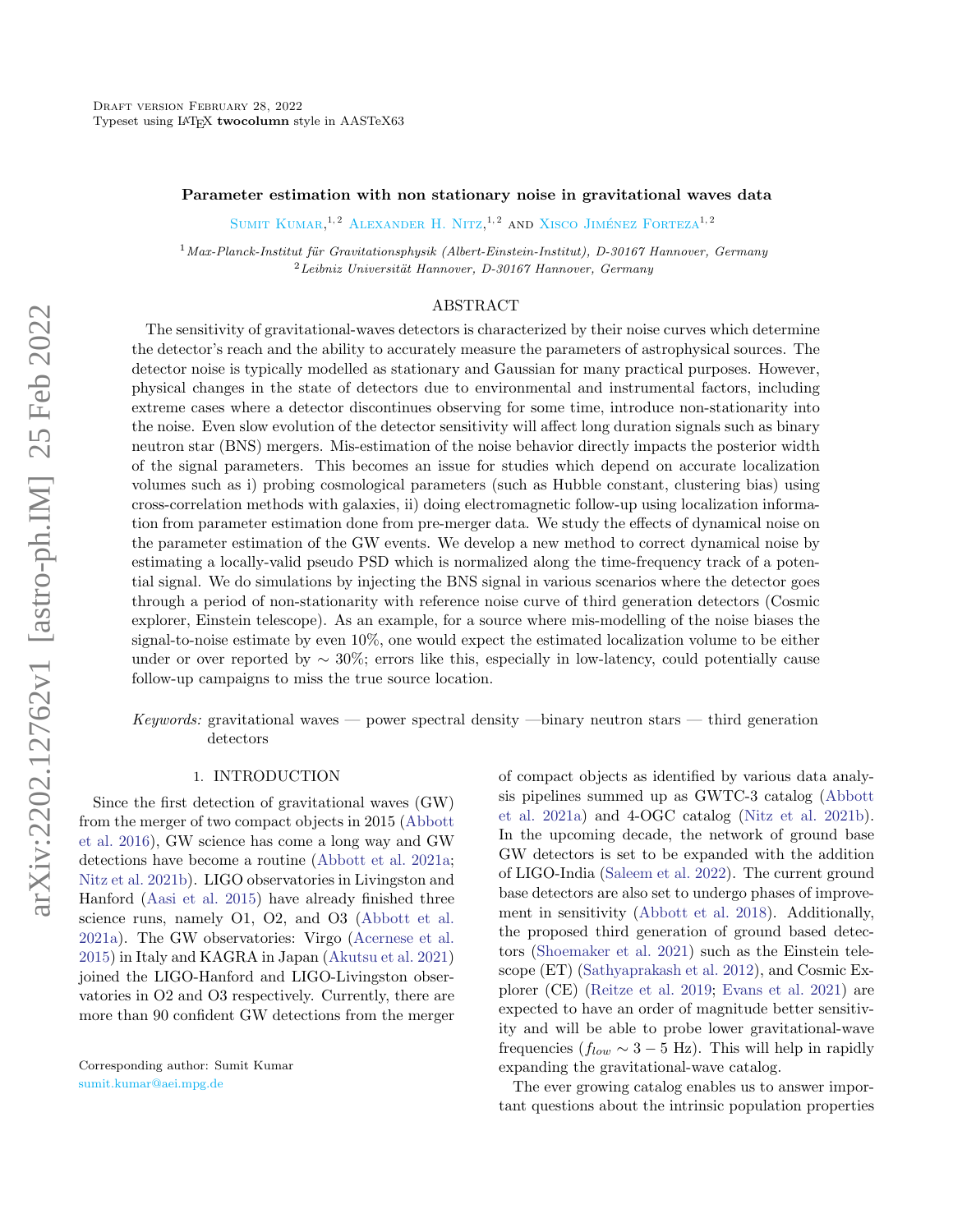of the sources; these include the mass function, spin distribution, and redshift distribution [\(Abbott et al.](#page-9-12) [2021b\)](#page-9-12). By inferring the localization volumes of individual GW merger events with the help of parameter estimation (PE) methods, and by cross correlating the localization volumes with galaxy catalogs, one can also estimate the cosmological parameters such as the Hubble constant [\(Abbott et al.](#page-9-13) [2021c\)](#page-9-13), and large scale distribution of matter [\(Vijaykumar et al.](#page-9-14) [2020;](#page-9-14) [Mukher](#page-9-15)[jee et al.](#page-9-15) [2021a;](#page-9-15) [Libanore et al.](#page-9-16) [2021;](#page-9-16) [Mukherjee et al.](#page-9-17) [2021b;](#page-9-17) [Caas-Herrera et al.](#page-9-18) [2021\)](#page-9-18). The reach of thirdgeneration detectors also implies a large population of loud BNS mergers which will be prime candidates for electromagnetic-followup campaigns. It will also feasible to infer the sky location from the early part of the signal and alert the electromagnetic (EM) telescope before a merger and the subsequent electromagnetic emission occurs [\(Chan et al.](#page-9-19) [2018;](#page-9-19) [Nitz & Dal Canton](#page-9-20) [2021\)](#page-9-20). The correct estimation of the localization volumes requires accurately understanding and modelling the noise of the detector along with the signals.

Data from the GW detectors is analysed using the time series strain data  $s(t)$  which might contain a signal  $h(t)$  and the detector noise  $n(t)$ . The noise is typically assumed to be Gaussian, stationary, and colored. This makes it easy to model the noise.

In GW searches, the data is analyze in chunks and the the power spectral density (PSD) of the noise is typically estimated for a segment of data  $\sim 256 - 1024$ s using Welch's method [\(Abbott et al.](#page-9-21) [2020;](#page-9-21) [Usman et al.](#page-9-22) [2016\)](#page-9-22). It is assumed that the PSD is constant during this time. This PSD is then used to calculate the signal-to-noise ratio (SNR)  $\rho$  by applying matched filtering to the data for a bank of template waveforms [\(Allen et al.](#page-9-23) [2012\)](#page-9-23). Whenever  $\rho$  is obtained above a certain threshold, it is called a single detector trigger. The local trigger density depends on the the PSD and if a local deviation from the average PSD is not taken into account, it can affect the estimation of the local trigger density [\(Mozzon et al.](#page-9-24) [2020\)](#page-9-24).

For parameter estimation, the estimated PSD is used to calculate the likelihood function and the PSD is assumed to be constant during the time of the signal in the detector frequency band. Again, any significant local time variation from the estimated PSD will affect the likelihood function and therefore affect the width of the posterior and hence the reported uncertainties in the marginalized distribution of individual parameters. For the current generation detectors, we do not expect this bias to be statistically significant for loud signals because most of the signals are short lived ( $\sim \mathcal{O}(1-10)$  seconds for BBH and  $\sim \mathcal{O}(100)$  seconds for BNS) in the detector sensitivity band. But for third generation detectors, because of the better sensitivity at low frequencies, we expect the signals to be lasting for  $\sim \mathcal{O}(100-60000)$ seconds. Due to very long signal durations, any change in noise characteristics due to evolution in the state of the detectors will cause the noise to be non-stationary; modelling the non-stationarity is needed to ensure the most accurate source localization and parameter estimates. An important aspect of long duration signals is that a fraction of them can be identified from few minutes to few hours before the merger can be identified and located in sky with localization information [\(Nitz](#page-9-20) [& Dal Canton](#page-9-20) [2021\)](#page-9-20). This can be used to alert various telescopes to point in right direction to be ready for observing the electromagnetic follow-up observations. A mis-estimation of localization volume for pre-merger alert will end up in either wasting telescope time and resources (in case of over estimated localization volume) or in worst case scenario missing out on observing the event (under estimated localization volume).

In this paper we explore the modeling of nonstationary noise and it's implications on parameter estimation. We introduce an efficient method to account for non-stationarity which is slowly varying compared to the signal evolution. This is accomplished by calculating a corrected PSD along the track of the signal by dividing the time-frequency track of a signal into shorter duration segments and estimating a local PSD for each time bin separately. The corrected PSD can be constructed by selecting the frequency range from each local PSD estimate corresponding to the expected signal contribution in the same time range. This method of estimating the PSD depends on getting a preliminary constraint from searches for trigger parameters to identify the track of the signal.

# 2. GRAVITATIONAL WAVES DATA ANALYSIS

The signal from the merger of two compact objects: binary black holes (BBHs), binary neutron stars (BNS), or neutron star-Black hole (NSBH), as seen in detector, consists of a time series  $h(t)$  buried in the noisy data of the detector  $n(t)$ .

$$
s(t) = \begin{cases} n(t) + h(t), & \text{When signal is present} \\ n(t), & \text{otherwise} \end{cases}
$$
 (1)

The shape of the signal  $h(t)$  depends on the intrinsic parameters of the source such as the component masses  $(m_{1,2})$ , the component spins  $(s_{1x,2x}, s_{1y,2y}, s_{1z,2z})$  as well as on the extrinsic parameters such as the luminosity distance to the source  $(D_L)$ , the inclination angle of the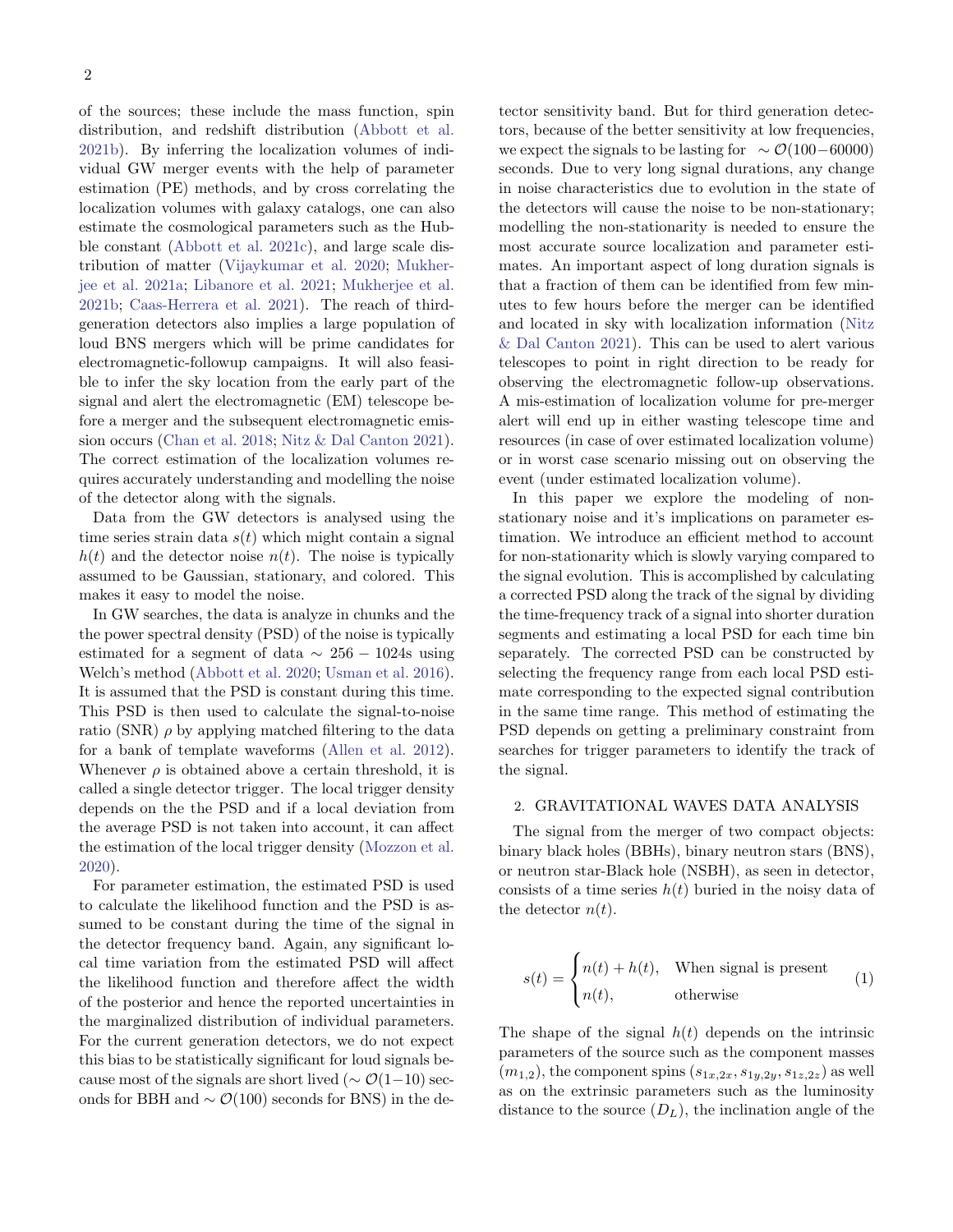binary to line of sight (*ι*), the polarization angle ( $\psi$ ), the coalescence phase  $(\phi)$ , the sky localization (right ascension: RA, declination: dec). The noise  $n(t)$  has contributions from many sources such as quantum noise, thermal noise, Newtonian noise, and transient noise of unknown origins [\(Abbott et al.](#page-9-21) [2020\)](#page-9-21). The overall noise is typically described as a stochastic process modelled as a Gaussian distribution:

$$
p(\mathbf{n}) = \frac{1}{\sqrt{2\pi |C_{ij}|}} \exp\left(\frac{1}{2}\sum_{i,j} (n_i - \mu) C_{ij}^{-1} (n_j - \mu)\right)
$$
(2)

Where n is a time series vector of a certain noise realization with a given sample rate.  $\mu$  is the expectation value of the noise and  $C_{ij}$  is the covariance between  $i^{th}$ and  $j^{th}$  bin in the time series. Both these quantities can be estimated from the data. The noise is said to be stationary if the covariance matrix  $C_{ij}$  only depend on the lag between bins i and j i.e.  $|t_i - t_j|$ . A useful property of stationary noise is that the covariance matrix takes a positive diagonal form in frequency domain i.e.  $C_{ij} = \delta_{ij} S_n(f_i)$ . Here  $S_n(f_i)$  is defined as power spectral density which is the Fourier transform of the correlation function  $C(\tau)$  where  $\tau = |t_i - t_j|$  is the time lag. The validity of the assumptions of the noise being Gaussian and stationary can be tested by various techniques, for example, with large number of injections in simulated Gaussian noise and detector data, the percentile-percentile test is done with posterior samples to see if the recovered credible intervals matches with the statistical expectations [\(Kulkarni & Capano](#page-9-25) [2021\)](#page-9-25). One can also use the distribution of PSD variation statistic  $v<sub>s</sub>$  to identify the stretches of the data which do not agree with the expected statistical distribution of  $v<sub>s</sub>$  for the Gaussian and stationary noise [\(Mozzon et al.](#page-9-24) [2020\)](#page-9-24), or by measuring the noise covariance of the data [\(Edy](#page-9-26) [et al.](#page-9-26) [2021\)](#page-9-26).

# 2.1. Effects of estimated PSD on the infered signal properties

The signal to noise ratio (SNR) of a signal template h is defined as  $\rho \equiv \frac{(s|h)}{(s|h)}$  $\frac{s|h|}{(h|h)}$  where the inner product  $(a|b)$ between two time series  $a(t)$  and  $b(t)$  (and their counterpart in Fourier domain  $a(f)$  and  $b(f)$ ) is defined as:

$$
(a|b) \equiv 2 \int_{-\infty}^{\infty} \frac{a(f)b^*(f)}{S_n(|f|)}, \tag{3}
$$

where,  $S_n(f)$  is the estimated power spectrum of the noise over a chosen time window. The GW searches construct the SNR time series to identify a signal in the data. Whenever a template is found to have SNR

greater than a pre-defined threshold, it is stored as a single detector trigger. These single detector triggers are then passed through a 'coincidence test' where only those triggers, which are within the light travel time (plus few milliseconds to account for errors in estimating trigger time) between the two detectors, survive. As the estimation of SNR depends on estimated PSD  $S_n(f)$ , mis-estimation of PSD, will have an effect on the SNR and hence on the trigger density. There are methods available to correct for these effects at the level of the searches, such as applying a psd drift correction [\(Zackay](#page-10-0) [et al.](#page-10-0) [2021\)](#page-10-0) and applying dynamic normalization using the PSD variation statistic [\(Mozzon et al.](#page-9-24) [2020\)](#page-9-24). However, note that both methods assume a constant change in the overall amplitude of the noise and that this is constant over the duration of the signal. We may expect this to be a reasonable assumption for short-duration signals.

For the parameter estimation, we describe the signal  $h(\theta)$  in terms of parameters  $\theta$  of the waveform model and perform Bayesian analysis to obtain the posterior distribution  $p(\theta|d)$  which represents the probability distribution over the parameters  $\theta$  given the observed data d and model,

<span id="page-2-1"></span>
$$
p(\theta|d) = \frac{\mathcal{L}(d|\theta)\pi(\theta)}{p(d)},
$$
\n(4)

where  $\mathcal{L}(d|\theta)$  is the likelihood function: the probability of obtaining the data given the parameter  $\theta$  describing model.  $\pi(\theta)$  is the prior probability distribution for the parameters, and  $p(d)$  is known as Bayesian evidence or marginalized likelihood which acts as normalization factor. For the Gaussian noise model, the likelihood function in the frequency domain takes the form:

<span id="page-2-0"></span>
$$
\mathcal{L} \propto \exp\left(-\frac{1}{2}n^*(f)S_n^{-1}(f)n(f)\right). \tag{5}
$$

As shown in [\(Edy et al.](#page-9-26) [2021\)](#page-9-26), the effects of misestimating the PSD can be calculated by doing a linear series expansion of the waveform template  $h$  around the true signal value  $h_0$ . The mis-estimation of the  $S_n(f)$ only results in over (or under) estimating the posterior width. In other words, if we use two different estimates of  $S_n(f)$ , the posteriors will still be centred at the same values but the width of the posteriors will be different. Specifically, at linear order in the signal  $h_0$ , the covariance matrix of the waveform parameters – the inverse of the Fisher matrix [\(Vallisneri](#page-9-27) [2008\)](#page-9-27) – scales linearly with  $S_n(f)$ , while the SNR of the signal as  $S_n^{-1}(f)$ . Thus, as a rule of thumb, a PSD variation of type  $S_n(f) \to \alpha S_n(f)$  – a variation of the noise floor – will broaden/narrow the width on the posterior distributions of the physical parameters by the same factor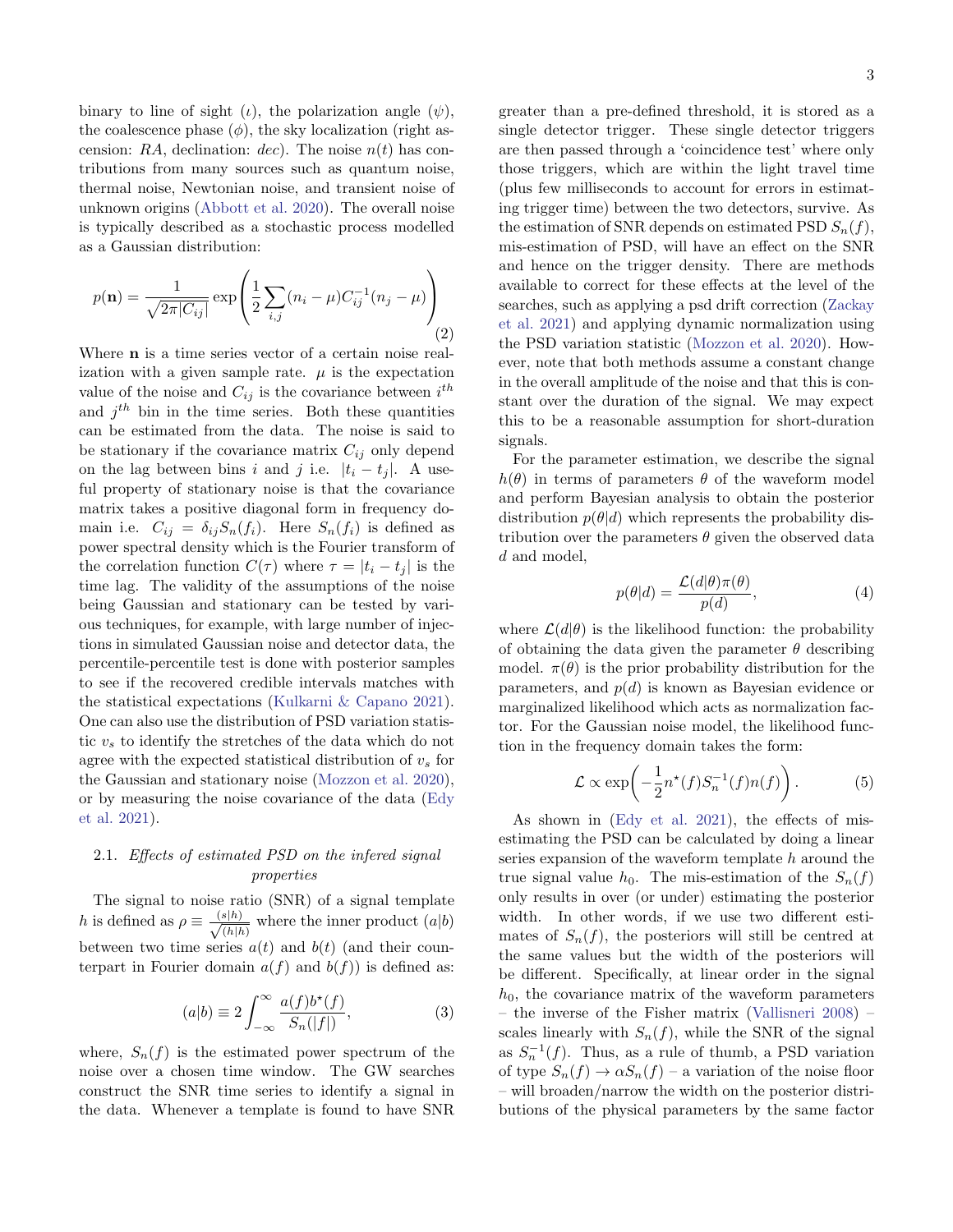

Figure 1. Different types of local variation in the PSD are considered here. To track the local variation in PSD, we use the PSD variation statistic  $v_s$  described in [\(Mozzon et al.](#page-9-24) [2020\)](#page-9-24). In all the figures, the lower panel shows the strain data for 1000 seconds. Top panel shows the local PSD variation statistic with respect to the PSD estimated for the entire duration (1000 seconds). In the inset, the distribution of all the PSD variation values is shown. Different scenarios of non-stationarities considered in these figures are: (a) Baseline noise model with Gaussian and stationary assumptions. The local variations in the PSD are due to the Gaussian random fluctuations. (b) The baseline noise model is acted upon by a filter with a bump in the middle. We use  $B(t) = B_0 \sin(\frac{\pi}{\Delta T}t)$  with  $[B_0, \Delta T] = [0.2, 200 \text{sec}]$  so that it produces a bump in the amplitude of positive half sine wave between  $t=400$  to  $t=600$  seconds. (c) The floor of the baseline PSD is lifted in the middle (at  $t=500$  seconds) with  $B(t) = 0.2$  for  $t > 500$  sec (d) The floor of the PSD is lifted at t=400 second and drops down to the base scale slowly in due time by t=600 seconds.

 $\alpha$ , which results in increasing their inferred uncertainty. This may become very relevant for the studies where the localization volumes are very important, such as i) pre-merger localization, ii) estimating Hubble parameter using cross correlation methods with galaxy catalogs, and iii) probing large scale structures using two point correlation function of localization volumes with next generation GW detectors. For all the studies mentioned above, the estimation of correct localization volume is important for unbiased estimators. In a study by [Moz-](#page-9-28) [zon et al.](#page-9-28) [\(2021\)](#page-9-28), through simulation of BNS signals, it is shown that though non-stationary noise will not be a limiting factor for resolving Hubble tension for current generation of detectors, it will play important roll for 3G detectors. On the other hand, the non-stationary models considered are not expected to introduce any bias on the estimated parameters at least at linear order [\(Edy](#page-9-26) [et al.](#page-9-26) [2021\)](#page-9-26).

If the data is non-stationary, the covariance matrix in the frequency domain also contains the off diagonal el-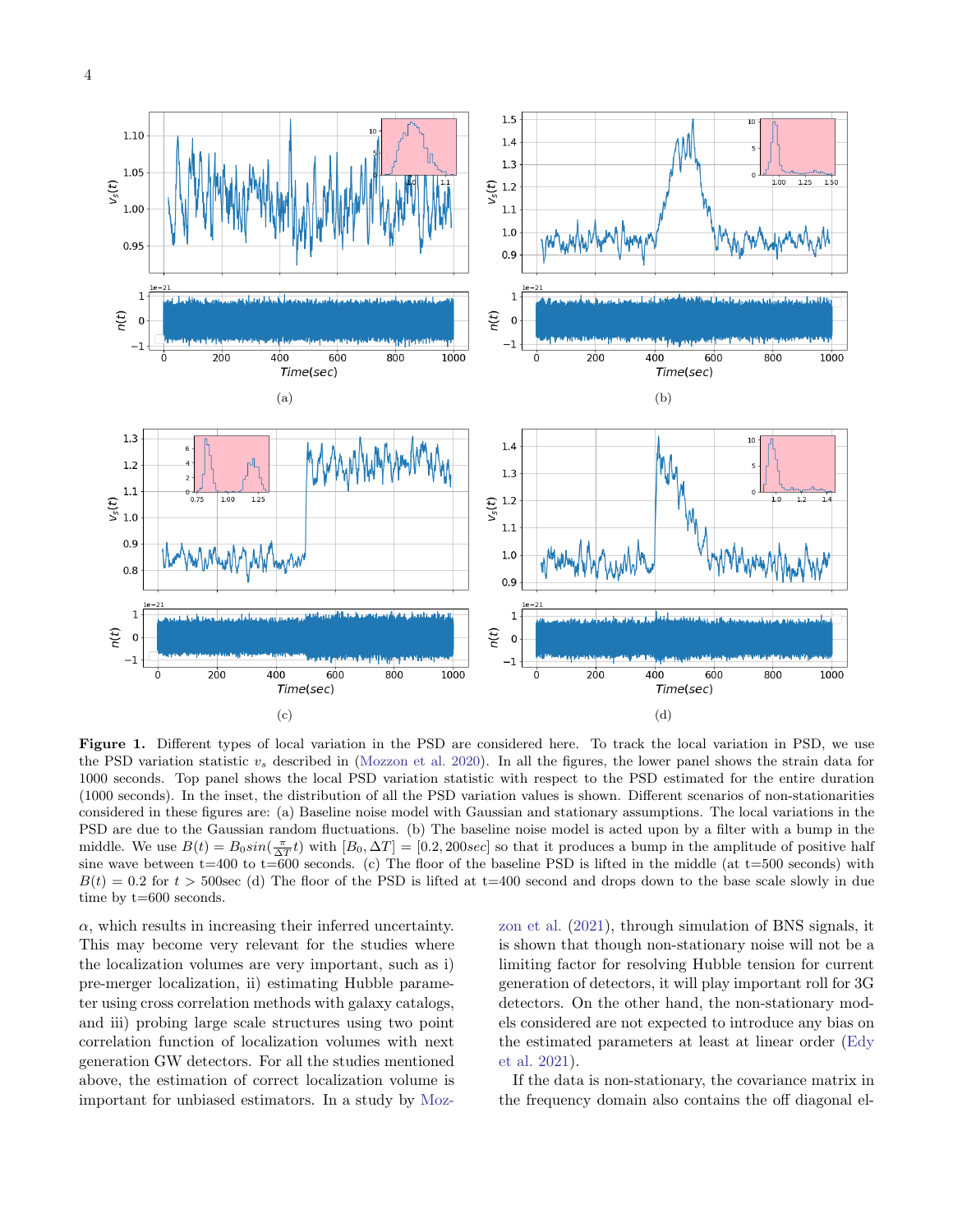

<span id="page-4-0"></span>Figure 2. We show a frequency-time track of a GW signal from the merger of binary neutron star. The track of the signal can be used to identify the times corresponding to the frequency bins to estimate the PSD of the noise.

ements and the estimation of the likelihood function [5](#page-2-0) becomes computationally expensive. So it is difficult to just model the non-stationarities in a straight forward way without compromising the computational costs. In one of the studies, [\(Edy et al.](#page-9-26) [2021\)](#page-9-26) shows that it is important to account for the non-stationarity in the signals that lasts longer than few minutes such as BNS signals in current detectors and BBH/BNS signals in third generation GW detectors.

# 3. ESTIMATING LOCAL VARIATION IN THE PSD

To check for the stationarity of the data, one can estimate the noise covariance. One can also use other methods such as PSD variation statistics described in [\(Mozzon et al.](#page-9-24) [2020\)](#page-9-24). The non-stationarity of the data will lead to difference in actual power spectrum  $S<sub>A</sub>(f)$ and estimated one  $S_E(f)$  modelled with the help of PSD variation statistics  $v_s$ ,

$$
S_A(f) = v_s S_E(f) \tag{6}
$$

where  $S_E(f)$  is the estimated power spectral density over long stretch of data using the Welch method with smaller overlapping segments. Using a filter  $\mathcal{F}(f)$  =  $h(f)$  $\frac{h(f)}{S_E(f)}$ , with approximating  $|h(f)| \propto f^{-7/6}$  (dominant amplitude behaviour of the CBC signal during the inspiral phase),  $v_s$  can be estimated by computing the convolution between the data  $s(f)$  and filter  $\mathcal{F}(f)$ .

The non-stationarity in the detector noise can be attributed to various factors of known or unknown origin. There are different non-stationary noise models considered in the literature [\(Vajente et al.](#page-9-29) [2020;](#page-9-29) [Hebbal et al.](#page-9-30) [2019;](#page-9-30) [Edy et al.](#page-9-26) [2021\)](#page-9-26). A few examples are:

• local fluctuations in the detector noise due to non stationary component: It might be the case that there is some non-stationary com-

ponent in the overall noise. This can be modelled as follows:  $n(t) = An_1(t) + B(t)n_2(t)$  [\(Edy](#page-9-26) [et al.](#page-9-26) [2021\)](#page-9-26). Here the first component  $n_1(t)$  is stationary Gaussian noise and second component  $n_2(t)$  represents noise of unknown origin with a time-dependent component  $B(t)$ . A special case of above is when the noise is Gaussian but the overall amplitude varies as a function of time such that  $n(t) = (1 + B(t))A_0n_1(t)$ .

• A shift in the overall PSD: There are times when detector goes out of lock and comes back online but with overall noise floor raised above the reference PSD and slowly comes back to the more stable configuration.

In figure [3,](#page-6-0) we show some examples of the types of nonstationarities described above. We use a baseline noise model (Gaussian, stationary colored noise) and apply a filter upon it to scale the amplitude of Gaussian noise as function of time according to desired non stationary nature. This may not be the most general way to model the non-stationarity but we consider it to test our correction method in parameter estimation. We use PSD variation statistic  $v<sub>s</sub>$  to track the non-stationary nature of the noise. For the examples shown in the figure, we generated  $\sim$  1000 seconds of data with Gaussian noise with one of the available noise model 'aLIGOZeroDetHighPower' in the publicly available software package LALSUITE [\(LIGO Scientific Collaboration](#page-9-31) [2018\)](#page-9-31). We call this baseline noise model. For the baseline model, the local PSD variation is due to purely Gaussian random fluctuations so the PSD variation statistic  $v<sub>s</sub>$  have mean around  $\langle v_s \rangle = 1$  with standard deviation consistent with that of the Gaussian fluctuations. We generate the non stationary noise by applying a filter on baseline noise such that the amplitude of the Gaussian noise varies as desired function. This type of PSD variation can be modelled as,

<span id="page-4-1"></span>
$$
n(t) = (1 + B(t))A_0 n_G(t)
$$
\n(7)

where  $A_0 n_G(t)$  is the stationary, Gaussian, colored noise,  $B(t)$  models the variation in the amplitude.  $B(t) = 0$  corresponds to the baseline noise model. As shown in figure [3,](#page-6-0) we introduce some arbitrary nonstationarity in the noise at various times and use PSD variation statistics  $v<sub>s</sub>$  to track it.

# 4. MODELING THE NON-STATIONARITY FOR PARAMETER ESTIMATION

In most of the standard parameter estimation (PE) pipelines, to obtain the posterior distribution [4,](#page-2-1) a sampling method (such as MCMC, nested sampling) is used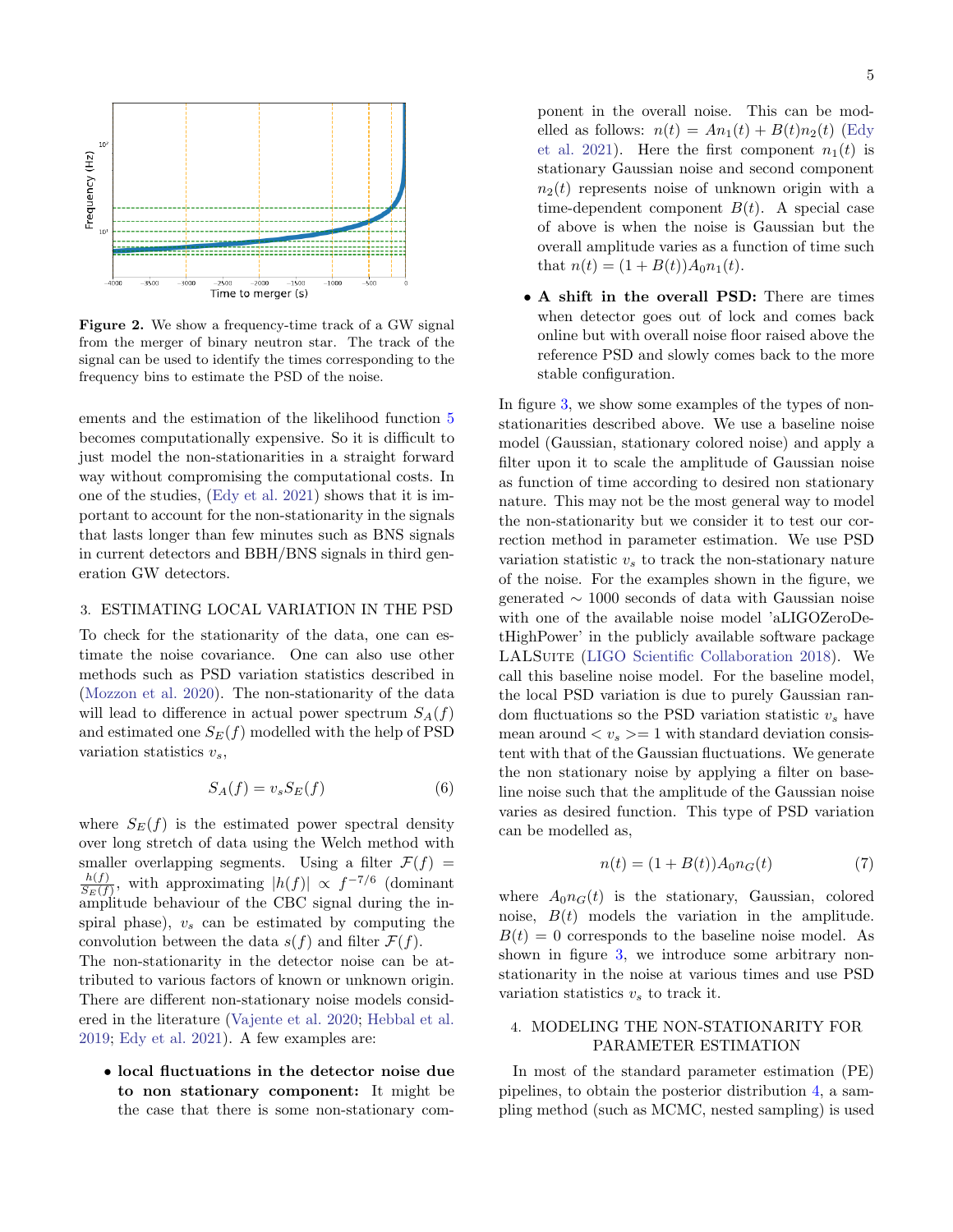<span id="page-5-0"></span>Table 1. The description of various scenarios of non stationary noise considered. We use noise sensitivity curve for Cosmic Explorer design sensitivity [\(Hall et al.](#page-9-32) [2021\)](#page-9-32) with low frequency cutoff of  $f_{low} = 5Hz$ . The non-stationarity in the noise is introduced by applying a filter the baseline noise model with a time varying amplitude for a fixed time window. To estimate the SNR, we estimate the PSD by two methods: i) Using a long segment of 8000 seconds surrounding the trigger time  $t_c$ , using Welch's method by dividing the whole segment into smaller chunks of 8 seconds. And ii) Estimated along the frequency-time track of the reference BNS signal. The PSD estimated along the track of the signal is used as reference to estimate fractional difference in  $SNR = |\delta \rho|/\rho_{ref}$ .

| S.  |                                                                                                                                          |                                                                                                                                                                                                                                                                                                                          |                       |
|-----|------------------------------------------------------------------------------------------------------------------------------------------|--------------------------------------------------------------------------------------------------------------------------------------------------------------------------------------------------------------------------------------------------------------------------------------------------------------------------|-----------------------|
| No. | Amplitude variation                                                                                                                      | Description                                                                                                                                                                                                                                                                                                              | SNR difference $(\%)$ |
| 1.  | $\overline{B(t)} = \begin{cases} B_0, & \text{: } t > t_{shift} \\ 0, & \text{: otherwise} \end{cases}$                                  | A positive shift, described by a step func-<br>tion, in the amplitude of the Gaussian<br>noise at $t_{shift} = t_c - 190$ seconds. $B_0 =$<br>0.8, and $t_c$ is the trigger time of the sig-                                                                                                                             | 43.6                  |
|     |                                                                                                                                          | nal. Therefore the signal spend last 190<br>seconds (before merger) buried in the noise<br>characterized by, where noise floor is raised<br>according to the equation.                                                                                                                                                   |                       |
| 2.  | $B(t) = \begin{cases} -\frac{B_0}{\Delta T}(t - t_1) + B_0, & \text{: } t_1 < t < t_1 + \Delta T \\ 0, & \text{: otherwise} \end{cases}$ | A positive shift in the amplitude of the<br>noise followed by a linear decay to original<br>amplitude (base scale). We use $B_0 = 0.8$ ,<br>$\Delta T = 600$ seconds, and $t_1 = t_c - 650$ .<br>The signal spent 600 seconds of time in non<br>stationary noise where the noise floor was<br>above the base scale.      | 11.47                 |
| 3.  | $B(t) = \begin{cases} B_0 \sin(\frac{\pi(t-t_1)}{\Delta T}), & : t_1 < t < t_1 + \Delta T \\ 0, & : \text{otherwise} \end{cases}$        | A bump described by a half positive cycle<br>of sine function with $B_0 = 0.8$ , $\Delta T = 600$<br>seconds, and $t_1 = t_c - 650$ . The sig-<br>nal spend 600 seconds of time in non-<br>stationary noise where noise floor was<br>lifted above the base scale.                                                        | 21.19                 |
|     | 4. $B(t) = \begin{cases} B_0, & \text{: } t < t_{shift} \\ 0, & \text{: otherwise} \end{cases}$                                          | A drop in the amplitude of the Gaussian<br>noise at $t_{shift} = t_c - 10$ seconds. $B_0 =$<br>0.8, and $t_c$ is the trigger time of the signal.<br>So the signal spend all the time until 10<br>seconds prior to the merger in the noise<br>characterized by where noise floor is raised<br>with respect to base scale. | 9.11                  |

with a likelihood model and prior probability distribution over the model parameters. The PSD is estimated for a segment of the data around the signal using the Welch's method with smaller overlapping segments or spline-modelling such as implemented by the Bayesline algorithm [\(Littenberg & Cornish](#page-9-33) [2015\)](#page-9-33). For example, to estimate the PSD for PE in 4OGC and 3OGC analysis [\(Nitz et al.](#page-9-2) [2021b,](#page-9-2)[a\)](#page-9-34), 512 seconds of data centered around trigger is used to estimate the PSD with overlapping segments of 8 seconds (unless the data is corrupted in this window, in which case, this window is shifted and/or shrunk). The estimated PSD is then used in the calculation of likelihood function [5.](#page-2-0) The averaged PSD over the long segment surrounding the signal wash away any local fluctuations (or non-stationarities) that might be present along the track of the signal. In order to incorporate the non-stationarity, one has re-define the likelihood function by incorporating non diagonal terms in covariance matrix estimated in frequency domain.

In this work, we propose a new method to model certain types of non-stationarities where the strain data can be divided into smaller chunks of "stationary" or "semistationary" parts: such as slowly varying Gaussian noise amplitude, sudden lift or drop in the noise floor, even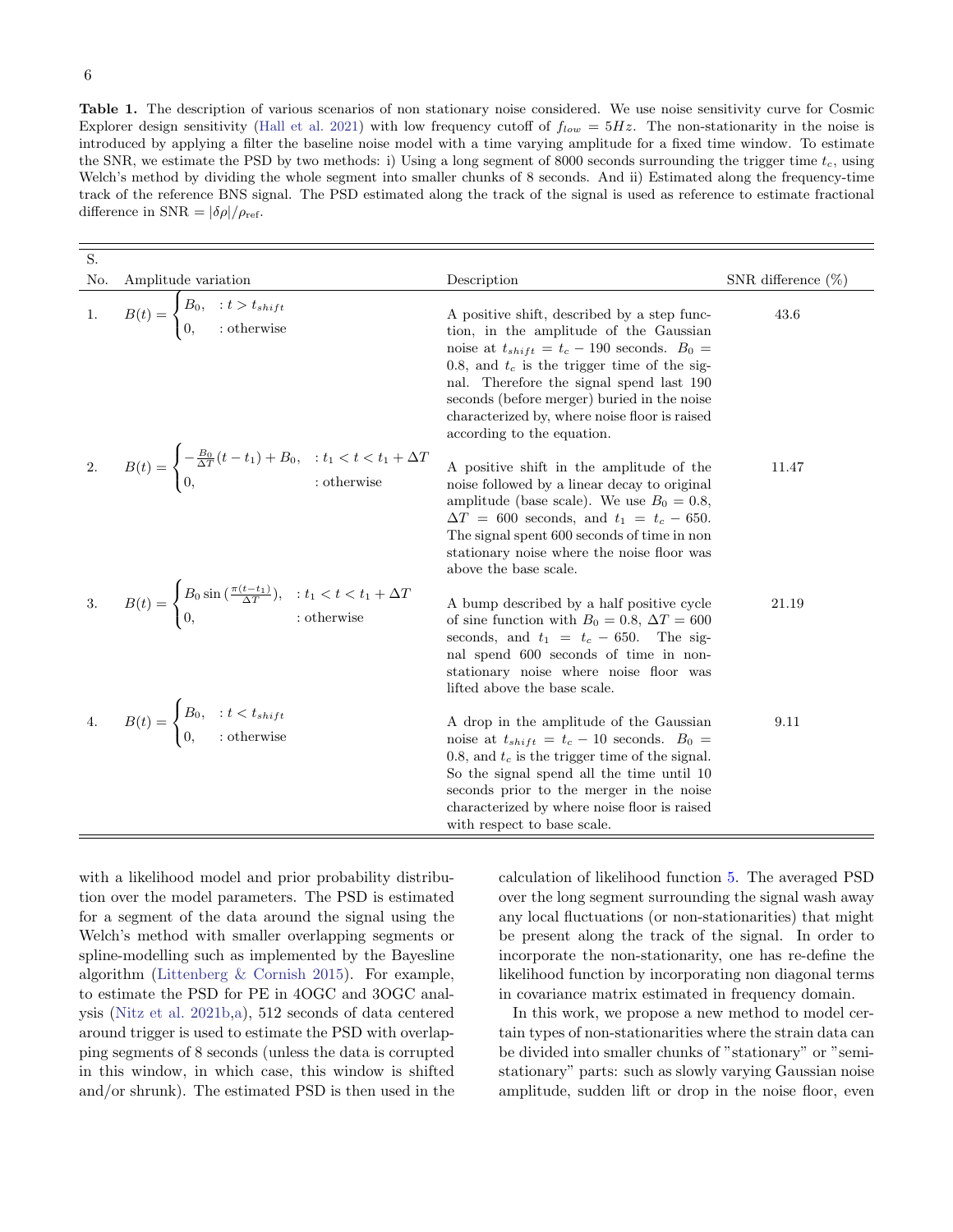

<span id="page-6-0"></span>Figure 3. The estimated amplitude spectral density (ASD) as a function of frequency. The blue curve represents the the ASD estimated for long segment ( 8000 seconds) around the signal and red curve represent the ASD estimated along the track of the signal as described in the text. We inject the BNS signal in the non stationary noise as described in the Table [1.](#page-5-0) The shaded region represents the frequency range along the track of the signal when detector went through the period of non stationary noise. During this time, the noise amplitude is increased as a function of time. This is reflected in the raised (estimated) noise floor. The figures  $(a),(b),(c)$ , and  $(d)$  corresponds to the scenarios  $(1),(2),(3)$  $(1),(2),(3)$  $(1),(2),(3)$ , and  $(4)$  in the table 1 respectively

missing some duration of data (for example detector being offline) for very long duration signals. For 3G GW detectors such as Einsteins Telescope (ET) or cosmic explorer (CE), due to their low frequency reach, the BBH signals can be  $\sim \mathcal{O}(100) - \mathcal{O}(1000)$  seconds long and BNS signals can be  $\sim \mathcal{O}(1000) - \mathcal{O}(60000)$  seconds long depending on the value of low frequency cutoff. During this time, it is possible that detector goes through periods of non-stationarities. Even for the current generation detectors, a BNS signal in the detector band is usually few hundred seconds long. When the track of the signal in detector band is long enough, we can estimate the PSD along the track of the signal. To do so, we can use reference signal parameters obtained from the searches as trigger with maximum SNR. The track of the reference signal can be drawn in the frequencytime graph and it can be broken in frequency bins (and corresponding time bin). We can then estimate the PSD for each frequency bins by using strain data from corresponding time bin and stack the estimated PSD in each frequency bin to estimate a corrected PSD along the track of the signal. In figure [2,](#page-4-0) we show frequency time

track of a reference BNS signal. We divide the track of the signal in frequency-time graph into smaller bins. We assume that the variations in the detector noise across each time (frequency) bins are negligible so that we can model the detector noise in each bin to be Gaussian and stationary.

In Table [1,](#page-5-0) we show various scenarios of arbitrary non stationary noise we considered in simulations. We inject a BNS signal with parameters  $(m_{1,source} = 1.5M_{\odot},$  $m_{2,source}$  = 1.3 $M_{\odot}$ ,  $D_L$  = 100 Mpc) in the data such that the detector goes through a period of nonstationarity during the course of the signal. We estimate the SNR using two estimated PSDs: i) assuming the detector noise is constant during the signal and estimating average PSD from long stretch of data around signal, and ii) estimating PSD along the track of the signal as described above. We estimate the fractional SNR difference  $(\frac{\delta_{\rho}}{\rho})$  arising from two PSDs and found that there can be significant fractional SNR difference (upto  $\sim$  40%) for the arbitrary non stationary noise we consider here. In reality, these differences might not be as extreme but even a few percent difference in fractional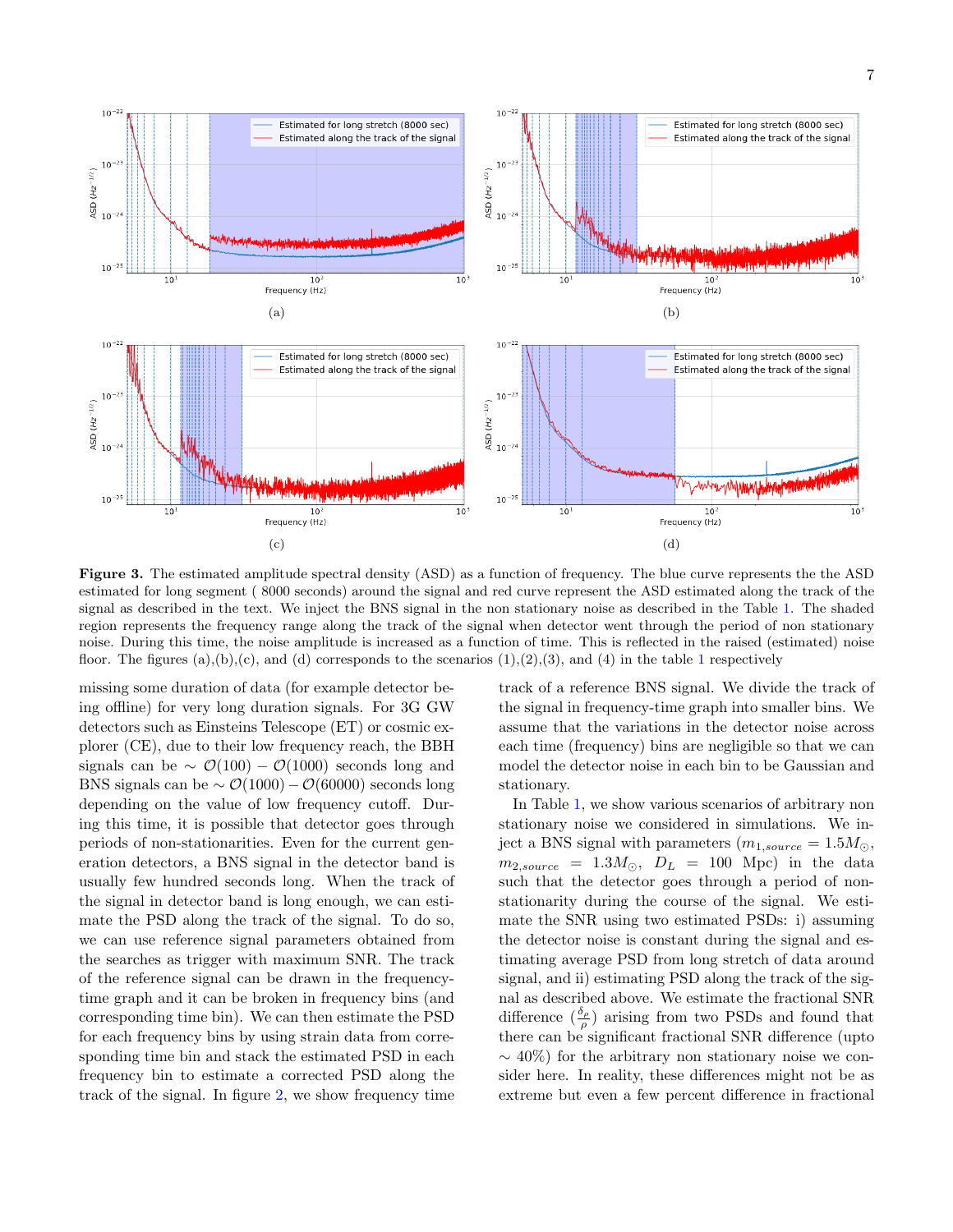SNR will have an effect on localization volumes. We use the baseline noise model from the design sensitivity of 3G detector cosmic explorer. We use 3G detector noise curve only for the reason that BNS signals are expected to last for very long time in the detector frequency band. The current method can be applied to current detectors as well when we see the non-stationarity (similar to ones considered in the examples) along the track of a long BNS signal lasting few hundred seconds.

In figure [3,](#page-6-0) we show the estimated PSD in both ways for all the injection scenarios described in table [1.](#page-5-0) The frequency and time bins are chosen such that the local variation in the PSD can be tracked.

#### 4.1. Simulations and Parameter Estimation

To put this method to test, we inject a GW signal from the merger of a BNS  $(m_{1,source} = 1.5M_{\odot}, m_{2,source} =$  $1.3M_{\odot}$ ,  $D_L = 100$  Mpc) in a network of third generation gravitational wave detector. We consider two cosmic explorer (CE) detectors (one located in USA and other in Australia), and Einstein telescope (ET) (Europe). We summarize the properties of the detector network in Table [2.](#page-8-0) The CE is proposed to be built in two phases, known as CE1 and CE2 [\(Hall et al.](#page-9-32) [2021\)](#page-9-32), with second phase having better sensitivity. We consider the design sensitivity for both the detectors.  $E_1, E_2$ , and  $E_3$  in our notation denote the three effetively independent detectors that make up the ET observatory. We choose 3G detector network to demonstrate the differences solely because it is very likely for signals to be present when detector undergoes the non stationary times. The methods described here will be applicable to any scenario with long duration signals where the data can be divided into smaller chunks of stationary (or semi stationary) times to estimate the PSD along the track of the signal.

In the 3G detector network we considered, we introduce arbitrary non-stationarities modelled in [7](#page-4-1) as follows:

- $CE^U$ : We introduce non-stationarity described by a step function  $B(t) = B_0$  for  $t > t_c - 180$  seconds,i.e. noise floor is raised around 180 seconds before the trigger time  $t_c$ .
- $CE^A$ : Here we introduce the non-stationarity in the detector noise by dropping the noise floor of the detector at base level 10 seconds prior to the trigger time. Mathematically,  $B(t) = B_0$  for  $t <$  $t_c - 10$ .
- $E_1$ : In this detector we again used positive step function  $B(t) = B_0$  for  $t > t_c - 50$  seconds.

 $\bullet$   $E_2$ : Noise floor drops to base scale 50 seconds prior to trigger time:  $B(t) = B_0$  for  $t < t_c - 50$ .

We do not introduce any non-stationarity in the detector  $E_3$ . We use  $B_0 = 0.8$  for this simulation. Notice that all these non-stationarities will have different effect in the fractional SNR difference of the detector network.

We do Bayesian parameter estimation, using publicly available code PyCBC Inference [\(Biwer et al.](#page-9-35) [2019\)](#page-9-35). We use uniform priors in detector frame chirp mass  $M$ , mass ratio  $(q = m_1/m_2); m_1 \ge m_2$ , comoving volume, and time of arrival  $t_c$ . We use the isotropic prior for RA, dec, inclination angle, and polarization. We use TaylorF2 waveform model [\(Blanchet et al.](#page-9-36) [1995;](#page-9-36) [Faye et al.](#page-9-37) [2012\)](#page-9-37) implemented in LALSUITE [\(LIGO Scientific Collabora](#page-9-31)[tion](#page-9-31) [2018\)](#page-9-31) to simulate the signal to be injected in the noise, and for recovery while doing parameter estimation. To estimate the likelihood function, we make use of the heterodyne likelihood model described in [\(Cor](#page-9-38)[nish](#page-9-38) [2010;](#page-9-38) [Finstad & Brown](#page-9-39) [2020;](#page-9-39) [Zackay et al.](#page-10-1) [2018\)](#page-10-1). To reduce the computational costs, we use the sample rate of 1024 to generate the data. We use low frequency cutoff  $f_{low} = 5.1$  Hz for  $CE^{U,A}$  and  $f_{low} = 5$ Hz for ET, and high frequency cutoff  $f_{high} = 512$  Hz for all detectors to estimate likelihood function.

In figure [4,](#page-8-1) we show the difference in the localization volume inferred from two methods of estimating the PSD. It shows the difference localization volumes for two cases. The difference in network SNR corresponding to maximum likelihood obtained for this example is 4.76%.

### 5. SUMMARY AND DISCUSSION

The current methods of parameter estimation (PE) using GW data assume stationary noise. Estimation of the PSD over a large chunk of data washes away any local fluctuations due to any possible non-stationarity in the data. The stationary noise has a useful property that the correlation function of time series between two times  $t_1$  and  $t_2$  depends only on the time difference  $|t_1-t_2|$ . In the frequency domain, it means that the covariance matrix is diagonal. These assumptions help in simplifying the likelihood function and make it faster to calculate. If any non-stationarity is present in the data and not accounted for, it will not primarily shift estimates of source parameters, but will most directly affect width of the posterior distributions and hence reported errors on parameters. A simple method to incorporate (any) non stationarity present in the data is to estimate the off diagonal terms in the likelihood function [5.](#page-2-0) While exact, this makes the estimation of the likelihood function impractically expensive for most purposes.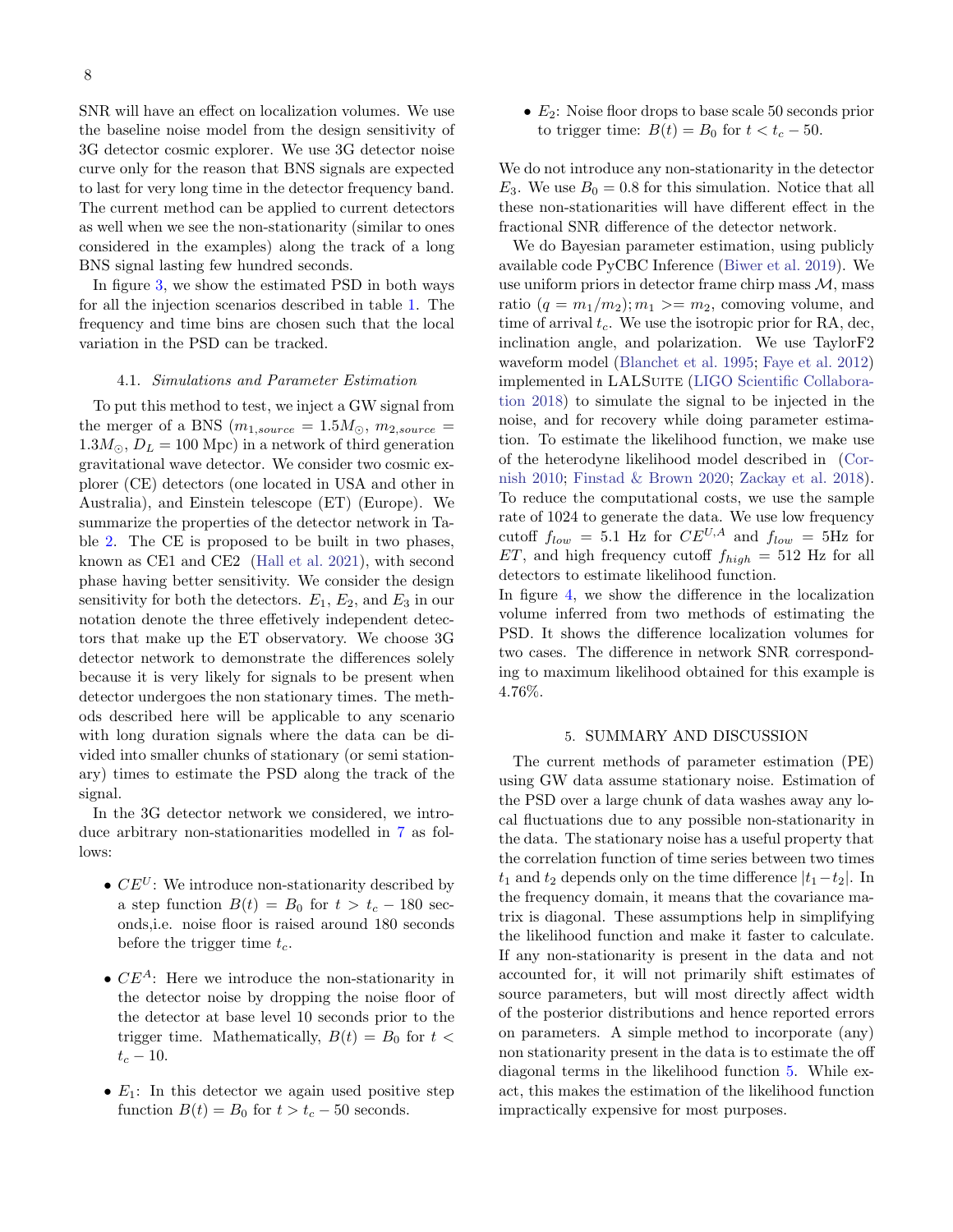<span id="page-8-0"></span>**Table 2.** The specifications of 3G detector network (location, low frequency cutoff  $f_{low}$ ) considered in this study. We use the design sensitivity noise curves for ET and CE. These detectors configuration for CE and ET are also used in previous work [\(Hall & Evans](#page-9-40) [2019;](#page-9-40) [Nitz & Dal Canton](#page-9-20) [2021;](#page-9-20) [Kumar et al.](#page-9-41) [2021\)](#page-9-41)

| Abbreviation Observatory |                               |     |         | $f_{\text{low}}$ Latitude Longitude |
|--------------------------|-------------------------------|-----|---------|-------------------------------------|
| $CE^U$                   | Cosmic Explorer USA           | 5.2 | 40.8    | -113.8                              |
| $CE^A$                   | Cosmic Explorer Australia 5.2 |     | $-31.5$ | 118.0                               |
| E                        | Einstein Telescope            | 5   | 43.6    | 10.5                                |



<span id="page-8-1"></span>Figure 4. This figure shows difference in localization volume for right ascension and declination angle arising for two cases. Blue contours represents the 50% and 90% credible intervals when an constant PSD is used for parameter estimation. The orange contours represents same when a PSD estimated along the track of the signal is used The red lines represents the injected values. For this simulation, we used a loud BNS injection  $(m_{1,source}: 1.5 M_{\odot}, m_{2,source}: 1.3 M_{\odot},$  $d_L$ : 100Mpc) in a third generation detector network of two cosmic explorer and Einstein telescope. See text for the details of detector network and types of non-stationarity considered.

In this work, propose a fast method to incorporate the non stationarity specially for the long signals such as BNS. We propose to estimate the PSD along the track of the signal in the frequency-time graph. We assume that the data can be broken into smaller chunks where it can be assumed to be stationary or semi stationary (such as slowly varying amplitude of the Gaussian noise). We do simulations by injecting a long BNS signal in various scenarios of arbitrary non stationary noise with 3G detectors and show that there there will be difference in the SNR estimated if these effects ts are not accounted for. We also show that it will lead to the difference in estimated localization volume obtained from parameter estimation.

This method is reliable for the types of nonstationarities where the strain data can be broken into piece-wise smaller segments of semi-stationary data such as when amplitude of the Gaussian noise is changing slowly in the smaller time bins. It also relies on identifying nearly the right track of the signal in frequencytime graph. In practice, identifying this track should not be problematic; several bootstrapping schemes are practical, including using the initial point estimates for the coalescence time and chirp mass from standard compactbinary searches.

We note that mis-characterization of the noise also has an effect not-only on the estimation of signal parameters but also on the detection of distance sources due to the mis-estimation of a signal's SNR. The method for calculating a corrected PSD can also be efficiently applied to searches by a simple two-step procedure. In the first stage, an average PSD is used to calculated an initial SNR estimate and identify potential candidates. Once the initial candidates are identified, the SNR can be reweighted using the corrected PSD. This is natural extension of the dynamic normalization outlined in [Mozzon](#page-9-24) [et al.](#page-9-24) [\(2020\)](#page-9-24).

We present this as method to incorporate certain types of non-stationarities in the data for parameter estimation. For future work, we plan to modify this method to incorporate more general types of non-stationarities by estimating the PSD along the track of the signal using PSD variation statistic. We also plan to apply this method to study non-stationarities present in the data from the current detectors by identifying those stretches and doing PE by performing BNS injections.

#### ACKNOWLEDGMENTS

We acknowledge the Max Planck Gesellschaft. We thank the computing team from AEI Hannover for their significant technical support. SK thanks members of Observational relativity and cosmology group at AEI for feedback and useful comments. SK also thanks Aditya Vijaykumar for feedback.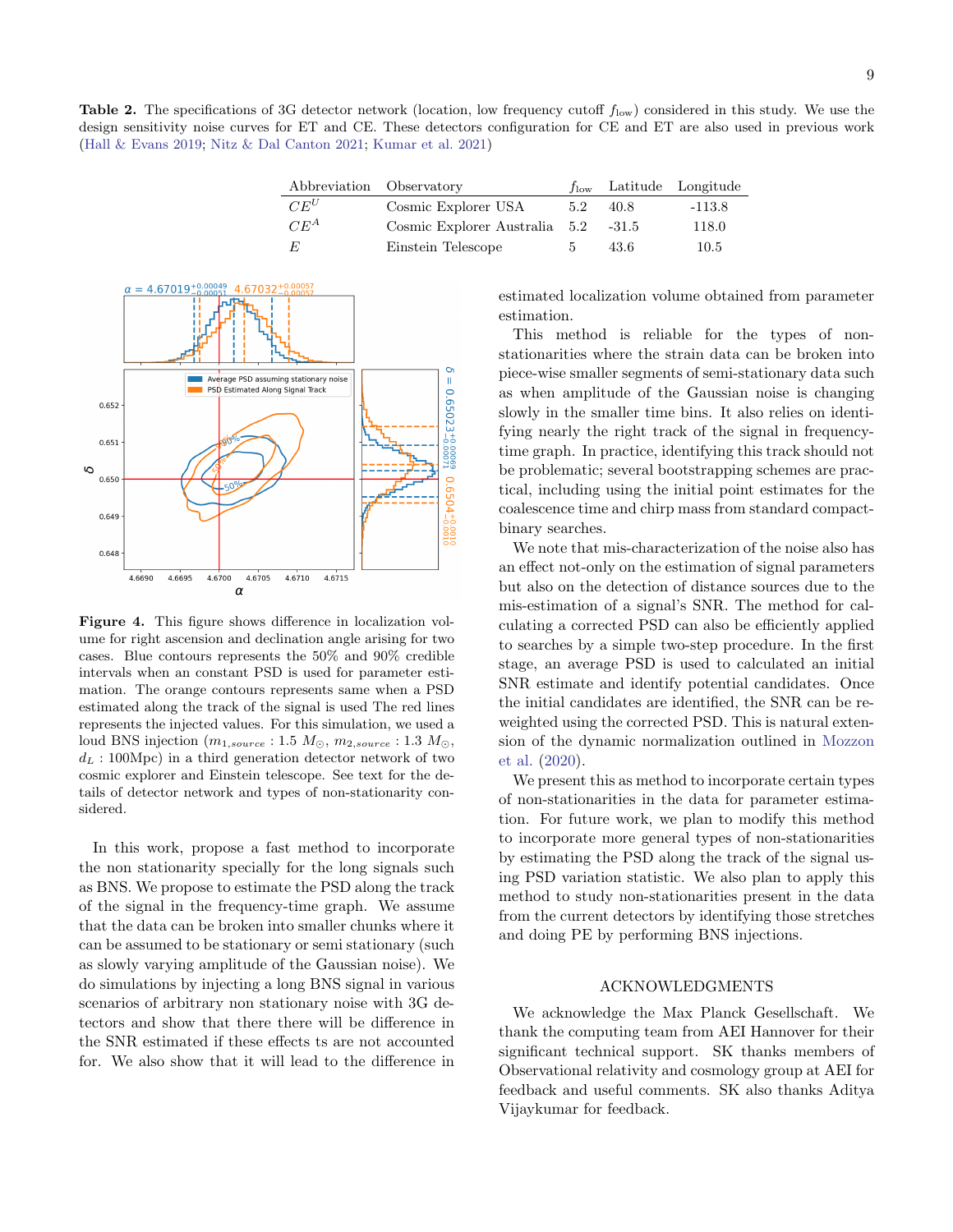- <span id="page-9-3"></span>Aasi, J., et al. 2015, Class. Quant. Grav., 32, 074001, doi: [10.1088/0264-9381/32/7/074001](http://doi.org/10.1088/0264-9381/32/7/074001)
- <span id="page-9-0"></span>Abbott, B., Abbott, R., Abbott, T., et al. 2016, Physical Review D, 93, doi: [10.1103/physrevd.93.122003](http://doi.org/10.1103/physrevd.93.122003)
- <span id="page-9-7"></span>Abbott, B. P., et al. 2018, Living Rev. Rel., 21, 3, doi: [10.1007/s41114-020-00026-9](http://doi.org/10.1007/s41114-020-00026-9)
- <span id="page-9-21"></span>Abbott, B. P., Abbott, R., Abbott, T. D., et al. 2020, Classical and Quantum Gravity, 37, 055002, doi: [10.1088/1361-6382/ab685e](http://doi.org/10.1088/1361-6382/ab685e)
- <span id="page-9-1"></span>Abbott, R., et al. 2021a. <https://arxiv.org/abs/2111.03606>
- <span id="page-9-12"></span>—. 2021b, Astrophys. J. Lett., 913, L7, doi: [10.3847/2041-8213/abe949](http://doi.org/10.3847/2041-8213/abe949)
- <span id="page-9-13"></span>—. 2021c. <https://arxiv.org/abs/2111.03604>
- <span id="page-9-4"></span>Acernese, F., et al. 2015, Class. Quant. Grav., 32, 024001, doi: [10.1088/0264-9381/32/2/024001](http://doi.org/10.1088/0264-9381/32/2/024001)
- <span id="page-9-5"></span>Akutsu, T., et al. 2021, PTEP, 2021, 05A101, doi: [10.1093/ptep/ptaa125](http://doi.org/10.1093/ptep/ptaa125)
- <span id="page-9-23"></span>Allen, B., Anderson, W. G., Brady, P. R., Brown, D. A., & Creighton, J. D. E. 2012, Phys. Rev. D, 85, 122006, doi: [10.1103/PhysRevD.85.122006](http://doi.org/10.1103/PhysRevD.85.122006)
- <span id="page-9-35"></span>Biwer, C. M., Capano, C. D., De, S., et al. 2019, Publ. Astron. Soc. Pac., 131, 024503, doi: [10.1088/1538-3873/aaef0b](http://doi.org/10.1088/1538-3873/aaef0b)
- <span id="page-9-36"></span>Blanchet, L., Damour, T., Iyer, B. R., Will, C. M., & Wiseman, A. G. 1995, Phys. Rev. Lett., 74, 3515, doi: [10.1103/PhysRevLett.74.3515](http://doi.org/10.1103/PhysRevLett.74.3515)
- <span id="page-9-18"></span>Caas-Herrera, G., Contigiani, O., & Vardanyan, V. 2021, The Astrophysical Journal, 918, 20, doi: [10.3847/1538-4357/ac09e3](http://doi.org/10.3847/1538-4357/ac09e3)
- <span id="page-9-19"></span>Chan, M. L., Messenger, C., Heng, I. S., & Hendry, M. 2018, Phys. Rev. D, 97, 123014, doi: [10.1103/PhysRevD.97.123014](http://doi.org/10.1103/PhysRevD.97.123014)
- <span id="page-9-38"></span>Cornish, N. J. 2010. <https://arxiv.org/abs/1007.4820>
- <span id="page-9-26"></span>Edy, O., Lundgren, A., & Nuttall, L. K. 2021, Physical Review D, 103, doi: [10.1103/physrevd.103.124061](http://doi.org/10.1103/physrevd.103.124061)
- <span id="page-9-11"></span>Evans, M., et al. 2021. <https://arxiv.org/abs/2109.09882>
- <span id="page-9-37"></span>Faye, G., Marsat, S., Blanchet, L., & Iyer, B. R. 2012, Class. Quant. Grav., 29, 175004, doi: [10.1088/0264-9381/29/17/175004](http://doi.org/10.1088/0264-9381/29/17/175004)
- <span id="page-9-39"></span>Finstad, D., & Brown, D. A. 2020, Astrophys. J. Lett., 905, L9, doi: [10.3847/2041-8213/abca9e](http://doi.org/10.3847/2041-8213/abca9e)
- <span id="page-9-40"></span>Hall, E. D., & Evans, M. 2019, Classical and Quantum Gravity, 36, 225002, doi: [10.1088/1361-6382/ab41d6](http://doi.org/10.1088/1361-6382/ab41d6)
- <span id="page-9-32"></span>Hall, E. D., et al. 2021, Phys. Rev. D, 103, 122004, doi: [10.1103/PhysRevD.103.122004](http://doi.org/10.1103/PhysRevD.103.122004)
- <span id="page-9-30"></span>Hebbal, A., Brevault, L., Balesdent, M., Talbi, E.-G., & Melab, N. 2019, Bayesian Optimization using Deep Gaussian Processes. <https://arxiv.org/abs/1905.03350>
- <span id="page-9-25"></span>Kulkarni, S., & Capano, C. D. 2021, On the reliability of parameter estimates in the first observing run of Advanced LIGO. <https://arxiv.org/abs/2011.13764>
- <span id="page-9-41"></span>Kumar, S., Vijaykumar, A., & Nitz, A. H. 2021. <https://arxiv.org/abs/2110.06152>
- <span id="page-9-16"></span>Libanore, S., Artale, M. C., Karagiannis, D., et al. 2021, JCAP, 02, 035, doi: [10.1088/1475-7516/2021/02/035](http://doi.org/10.1088/1475-7516/2021/02/035)
- <span id="page-9-31"></span>LIGO Scientific Collaboration. 2018, LIGO Algorithm Library - LALSuite, free software (GPL), doi: [10.7935/GT1W-FZ16](http://doi.org/10.7935/GT1W-FZ16)
- <span id="page-9-33"></span>Littenberg, T. B., & Cornish, N. J. 2015, Phys. Rev. D, 91, 084034, doi: [10.1103/PhysRevD.91.084034](http://doi.org/10.1103/PhysRevD.91.084034)
- <span id="page-9-28"></span>Mozzon, S., Ashton, G., Nuttall, L. K., & Williamson, A. R. 2021, Does non-stationary noise in LIGO and Virgo affect the estimation of  $H_0$ ? <https://arxiv.org/abs/2110.11731>
- <span id="page-9-24"></span>Mozzon, S., Nuttall, L. K., Lundgren, A., et al. 2020, Classical and Quantum Gravity, 37, 215014, doi: [10.1088/1361-6382/abac6c](http://doi.org/10.1088/1361-6382/abac6c)
- <span id="page-9-15"></span>Mukherjee, S., Wandelt, B. D., Nissanke, S. M., & Silvestri, A. 2021a, Phys. Rev. D, 103, 043520, doi: [10.1103/PhysRevD.103.043520](http://doi.org/10.1103/PhysRevD.103.043520)
- <span id="page-9-17"></span>Mukherjee, S., Wandelt, B. D., & Silk, J. 2021b, Mon. Not. Roy. Astron. Soc., 502, 1136, doi: [10.1093/mnras/stab001](http://doi.org/10.1093/mnras/stab001)
- <span id="page-9-34"></span>Nitz, A. H., Capano, C. D., Kumar, S., et al. 2021a, The Astrophysical Journal, 922, 76, doi: [10.3847/1538-4357/ac1c03](http://doi.org/10.3847/1538-4357/ac1c03)
- <span id="page-9-20"></span>Nitz, A. H., & Dal Canton, T. 2021, The Astrophysical Journal Letters, 917, L27, doi: [10.3847/2041-8213/ac1a75](http://doi.org/10.3847/2041-8213/ac1a75)
- <span id="page-9-2"></span>Nitz, A. H., Kumar, S., Wang, Y.-F., et al. 2021b, 4-OGC: Catalog of gravitational waves from compact-binary mergers. <https://arxiv.org/abs/2112.06878>
- <span id="page-9-10"></span>Reitze, D., et al. 2019, Bull. Am. Astron. Soc., 51, 035. <https://arxiv.org/abs/1907.04833>
- <span id="page-9-6"></span>Saleem, M., et al. 2022, Class. Quant. Grav., 39, 025004, doi: [10.1088/1361-6382/ac3b99](http://doi.org/10.1088/1361-6382/ac3b99)
- <span id="page-9-9"></span>Sathyaprakash, B., et al. 2012, Class. Quant. Grav., 29, 124013, doi: [10.1088/0264-9381/29/12/124013](http://doi.org/10.1088/0264-9381/29/12/124013)
- <span id="page-9-8"></span>Shoemaker, D. H., et al. 2021. <https://arxiv.org/abs/2112.12718>
- <span id="page-9-22"></span>Usman, S. A., et al. 2016, Class. Quant. Grav., 33, 215004, doi: [10.1088/0264-9381/33/21/215004](http://doi.org/10.1088/0264-9381/33/21/215004)
- <span id="page-9-29"></span>Vajente, G., Huang, Y., Isi, M., et al. 2020, Phys. Rev. D, 101, 042003, doi: [10.1103/PhysRevD.101.042003](http://doi.org/10.1103/PhysRevD.101.042003)
- <span id="page-9-27"></span>Vallisneri, M. 2008, Phys. Rev. D, 77, 042001, doi: [10.1103/PhysRevD.77.042001](http://doi.org/10.1103/PhysRevD.77.042001)
- <span id="page-9-14"></span>Vijaykumar, A., Saketh, M. V. S., Kumar, S., Ajith, P., & Choudhury, T. R. 2020. <https://arxiv.org/abs/2005.01111>